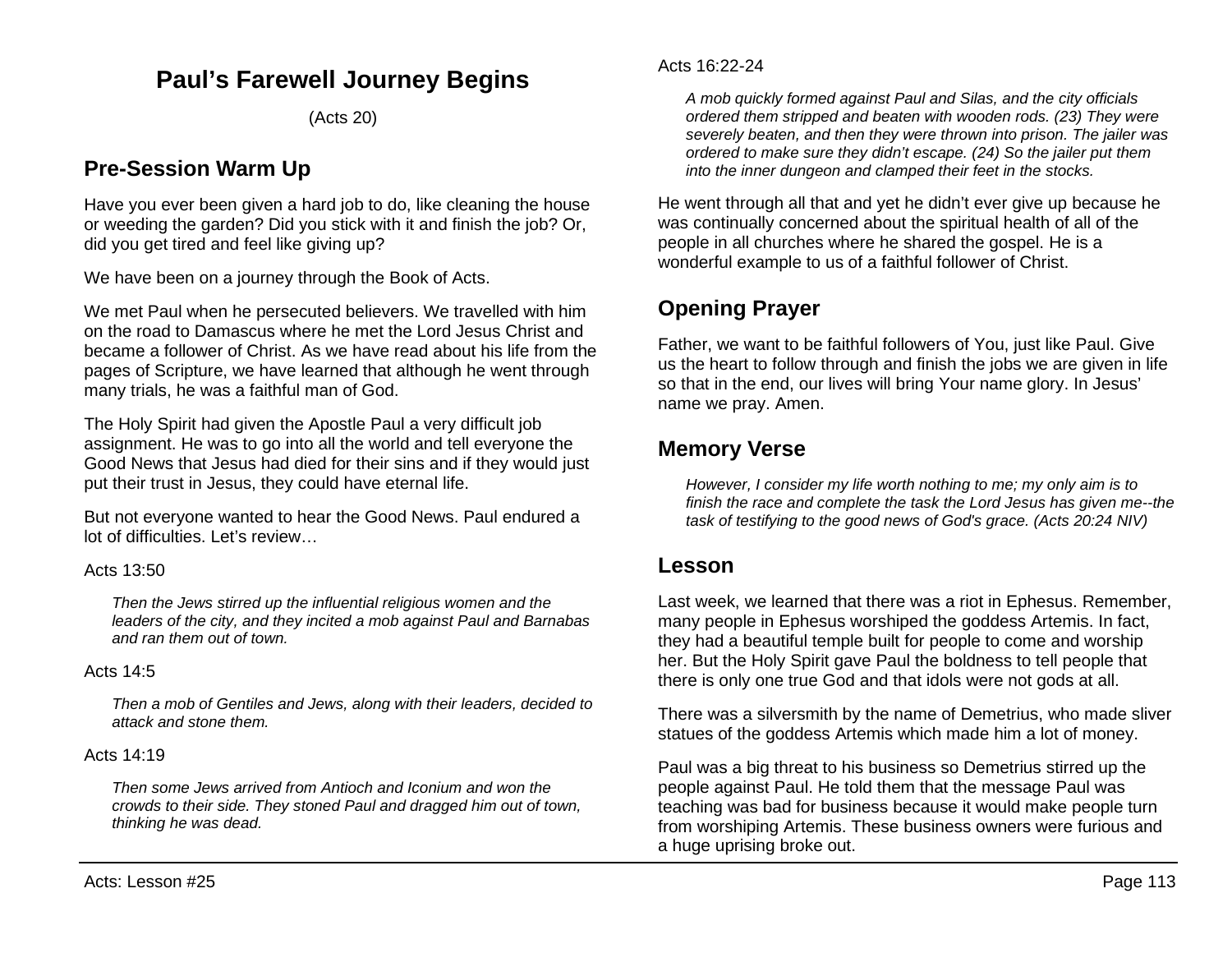The riot in Ephesus showed Paul that it was time to move on from Ephesus. Besides, Paul was anxious to get to Jerusalem.

Acts  $20.1$ 

*When the uproar was over, Paul sent for the believers and encouraged them. Then he said good-bye and left for Macedonia.*

Paul loved and cared for the people of Ephesus, so before he left, he sent for the disciples. He wanted to encourage them to stay strong in their faith.

#### Acts 20:2-3

*While there, he encouraged the believers in all the towns he passed through. Then he traveled down to Greece, where he stayed for three months. He was preparing to sail back to Syria when he discovered a plot by some Jews against his life, so he decided to return through Macedonia.*

After Paul encouraged the disciples in Ephesus, he said, "Good bye". He was planning to go back to Syria, but when he heard some Jews were plotting to kill him, he changed his mind and headed back to Macedonia. [Teacher, show on map.]

As Paul traveled through all the towns and villages he had been in before, he continued to encourage the people in their faith.

[Show Paul's travels to Philippi, Berea, and Thessalonica.]

#### Acts 20:7

*On the first day of the week, we gathered with the local believers to share in the Lord's Supper. Paul was preaching to them, and since he was leaving the next day, he kept talking until midnight.*

In Troas, the believers were gathered together in an upstairs room of a house. Paul taught the people for hours. It was getting very late but the people were eager to hear what he was teaching them about Jesus before he left the next day.

That night a young man (possibly between 8- and 14-years old) was sitting in a window sill and he began to fall asleep.

#### Acts  $20.8-9$

*The upstairs room where we met was lighted with many flickering lamps. (9) As Paul spoke on and on, a young man named Eutychus, sitting on the windowsill, became very drowsy. Finally, he fell sound asleep and dropped three stories to his death below.*

He fell to his death, so Paul ran down the stairs and put his arms around this boy.

Acts 20:10

*Paul went down, bent over him, and took him into his arms. "Don't worry," he said, "he's alive!"*

The power of the Holy Spirit healed the young man and he was raised back to life. Once Eutychus was back on his feet, Paul returned upstairs to teach until daylight.

Acts 20:11-12

*Then they all went back upstairs, shared in the Lord's Supper, and ate together. Paul continued talking to them until dawn, and then he left. (12) Meanwhile, the young man was taken home alive and well, and everyone was greatly relieved.*

Paul didn't have a lot of time left to get to Jerusalem in time to celebrate the day of Pentecost. He knew he wouldn't have time to go through Ephesus, so he sent for the leaders of the Ephesian church to meet him in Miletus. There Paul shared a message with them.

### Acts 20:17-21

*But when we landed at Miletus, he sent a message to the elders of the church at Ephesus, asking them to come and meet him. (18) When they arrived he declared, "You know that from the day I set foot in the province of Asia until now (19) I have done the Lord's work humbly and with many tears. I have endured the trials that came to me from*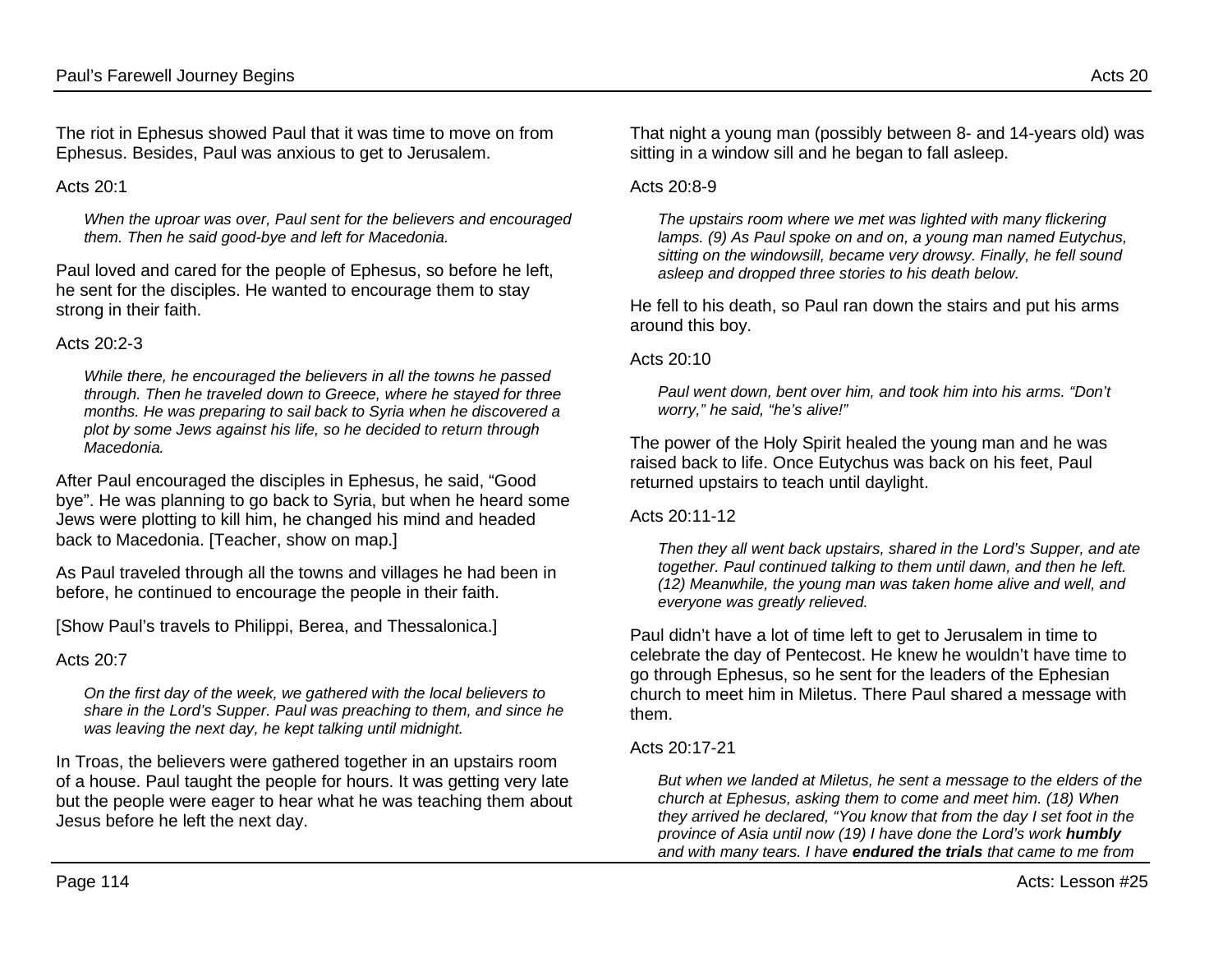*the plots of the Jews. (20) I never shrank back from telling you what you needed to hear, either publicly or in your homes. (21) I have had one message for Jews and Greeks alike—the necessity of repenting from sin and turning to God, and of having faith in our Lord Jesus.*

Ask: What can we learn about Paul from the things he shared with the church leaders in Miletus in verses 17-21? [Teacher, discus….]

- Paul served the Lord with great humility and tears. (Verse 19)
- Paul endured many evil plots from the Jews. (Verse 19)
- Paul faithfully taught everything he could to help other believers. (Verse 20)
- Paul shared the Good News with Jews and Greeks alike, telling them that everyone must repent of their sins and have faith in Jesus. (Verse 21)

Paul told the Ephesian elders that the Holy Spirit was leading him back to Jerusalem and he was going even though he didn't know what was going to happen to him there. He only knew that in every city the Holy Spirit warned him that he would face prison and hardships.

### Acts 20:22-24

*"And now I am bound by the Spirit to go to Jerusalem. I don't know what awaits me, (23) except that the Holy Spirit tells me in city after city that jail and suffering lie ahead. (24) But my life is worth nothing to me unless I use it for finishing the work assigned me by the Lord Jesus—the work of telling others the Good News about the wonderful grace of God.*

Paul was faithful to what he knew the Holy Spirit had called him to do and that was to go throughout the world and tell everyone everywhere that Jesus is the way, the truth and the life.

In spite of all the hardships and difficulties that he faced, he stayed true to what he knew the Holy Spirit had called him to do. Most of us would have given up. We should have said, "*Forget it! I don't need all this bother in my life*." But Paul wanted to finish his job well.

Then Paul told them that they would never see his face again.

#### Acts  $20.25$

*"And now I know that none of you to whom I have preached the Kingdom will ever see me again.*

Since Paul knew that he would not see these believers again, he gave them instructions to take care of the followers of Christ that they were responsible for.

### Acts 20:28-30

*"So guard yourselves and God's people. Feed and shepherd God's flock—his church, purchased with his own blood—over which the Holy Spirit has appointed you as leaders. (29) I know that false teachers, like vicious wolves, will come in among you after I leave, not sparing the flock. (30) Even some men from your own group will rise up and distort the truth in order to draw a following.*

Paul warned them that false teachers would come into their churches and try to lead people away from God's truth.

#### Acts 20:36-38

*When he had finished speaking, he knelt and prayed with them. (37) They all cried as they embraced and kissed him good-bye. (38) They were sad most of all because he had said that they would never see him again. Then they escorted him down to the ship.*

It was time to say farewell to these believers from Ephesus. Their hearts were sad because Paul said they would never see his face again. They loved this man who faithfully and sacrificially served them.

Paul told the leaders of the church at Ephesus that he needed to finish strong as he headed to Jerusalem, where he was certain to face more persecution. But he was determined to finish the work the Holy Spirit had given him to do—tell every man, woman and child the Good News about Jesus even when he was persecuted for telling it.